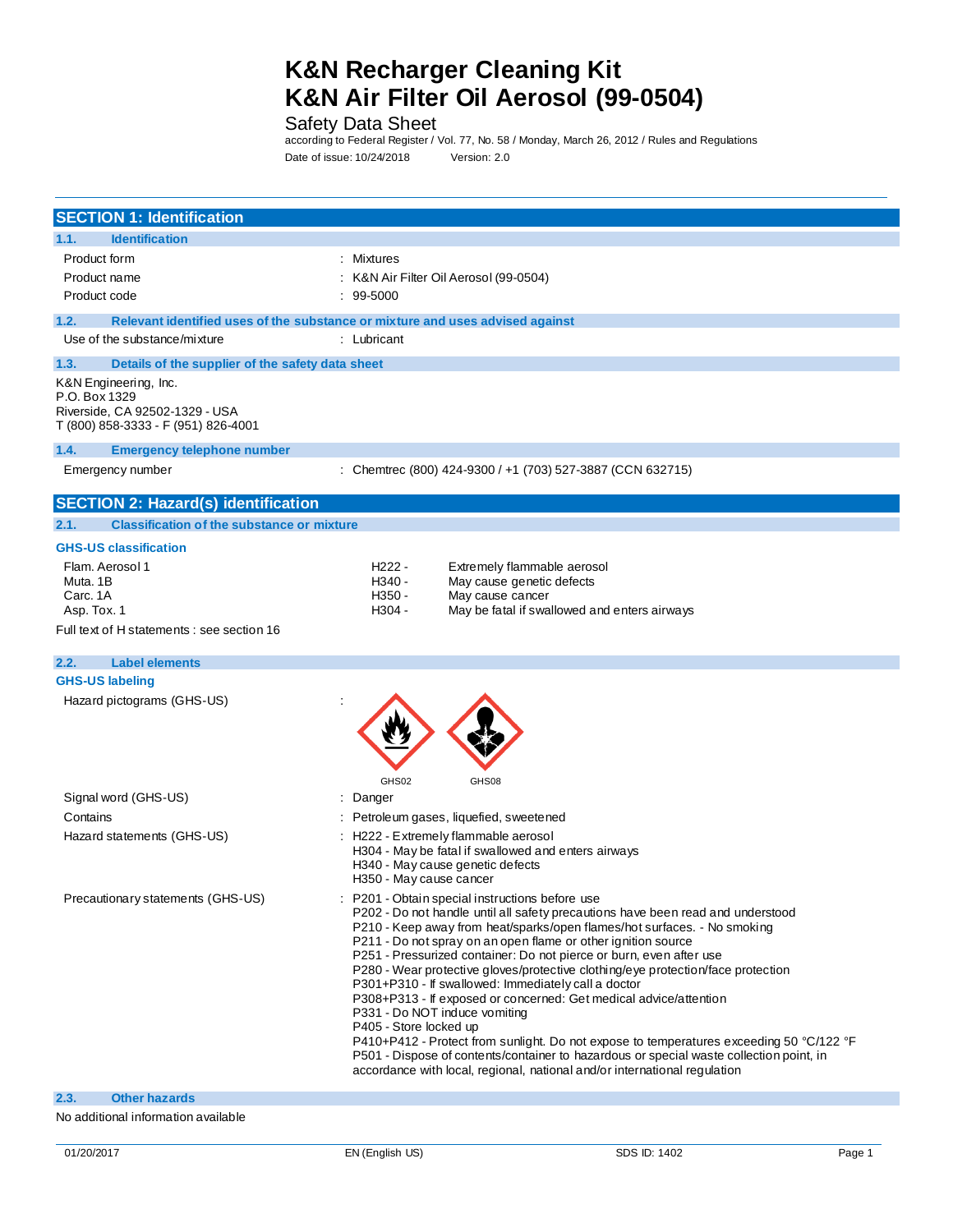Safety Data Sheet

according to Federal Register / Vol. 77, No. 58 / Monday, March 26, 2012 / Rules and Regulations

## **2.4. Unknown acute toxicity (GHS US)**

### Not applicable

## **SECTION 3: Composition/Information on ingredients**

## **3.1. Substances**

# Not applicable

## **3.2. Mixtures**

| <b>Name</b>                                           | <b>Product identifier</b> | $\frac{9}{6}$ | <b>GHS-US classification</b>                          |
|-------------------------------------------------------|---------------------------|---------------|-------------------------------------------------------|
| Distillates, petroleum, hydrotreated heavy paraffinic | (CAS No) 64742-54-7       | < 100         | Carc. 1B. H350                                        |
| Petroleum gases, liquefied, sweetened                 | (CAS No) 68476-86-8       | $15 - 25$     | Flam. Gas 1, H220<br>Muta, 1B, H340<br>Carc. 1A, H350 |
| 1-Decene, homopolymer, hydrogenated                   | (CAS No) 68037-01-4       | $\leq$ 3      | Not classified                                        |
| C.I. Solvent Red 164                                  | (CAS No) 71819-51-7       | $\leq 0.1$    | Not classified                                        |

Full text of hazard classes and H-statements : see section 16

| <b>SECTION 4: First aid measures</b>                                                                                                                                                     |                                                                            |                                                                                                                                                                                                                                                                   |
|------------------------------------------------------------------------------------------------------------------------------------------------------------------------------------------|----------------------------------------------------------------------------|-------------------------------------------------------------------------------------------------------------------------------------------------------------------------------------------------------------------------------------------------------------------|
| 4.1.                                                                                                                                                                                     | <b>Description of first aid measures</b>                                   |                                                                                                                                                                                                                                                                   |
| First-aid measures general<br>First-aid measures after inhalation<br>First-aid measures after skin contact<br>First-aid measures after eye contact<br>First-aid measures after ingestion | Wash skin with plenty of water.                                            | : Call a physician immediately. Concerning personal protective equipment to use, see item 8.<br>Remove person to fresh air and keep comfortable for breathing.<br>Rinse eyes with water as a precaution.<br>Do not induce vomiting. Call a physician immediately. |
| 4.2.                                                                                                                                                                                     | Most important symptoms and effects, both acute and delayed                |                                                                                                                                                                                                                                                                   |
| Symptoms/injuries after ingestion<br>Chronic symptoms                                                                                                                                    | : Risk of lung edema.<br>: None known.                                     |                                                                                                                                                                                                                                                                   |
| 4.3.                                                                                                                                                                                     | Indication of any immediate medical attention and special treatment needed |                                                                                                                                                                                                                                                                   |
| Treat symptomatically.                                                                                                                                                                   |                                                                            |                                                                                                                                                                                                                                                                   |
| <b>SECTION 5: Firefighting measures</b>                                                                                                                                                  |                                                                            |                                                                                                                                                                                                                                                                   |
| <b>Extinguishing media</b><br>5.1.                                                                                                                                                       |                                                                            |                                                                                                                                                                                                                                                                   |
| Suitable extinguishing media                                                                                                                                                             |                                                                            | : Water spray. Dry powder. Foam. Carbon dioxide.                                                                                                                                                                                                                  |
| Unsuitable extinguishing media                                                                                                                                                           |                                                                            | Do not use a heavy water stream.                                                                                                                                                                                                                                  |
| 5.2.                                                                                                                                                                                     | Special hazards arising from the substance or mixture                      |                                                                                                                                                                                                                                                                   |
| Fire hazard                                                                                                                                                                              | : Extremely flammable aerosol.                                             |                                                                                                                                                                                                                                                                   |
| Explosion hazard                                                                                                                                                                         |                                                                            | Pressurized container: may burst if heated.                                                                                                                                                                                                                       |
| Reactivity                                                                                                                                                                               |                                                                            | Extremely flammable aerosol. Pressurized container: may burst if heated.                                                                                                                                                                                          |
| 5.3.<br><b>Advice for firefighters</b>                                                                                                                                                   |                                                                            |                                                                                                                                                                                                                                                                   |
| Protection during firefighting                                                                                                                                                           |                                                                            | Do not attempt to take action without suitable protective equipment. Self-contained breathing<br>apparatus. Complete protective clothing.                                                                                                                         |
|                                                                                                                                                                                          | <b>SECTION 6: Accidental release measures</b>                              |                                                                                                                                                                                                                                                                   |
| 6.1.                                                                                                                                                                                     | Personal precautions, protective equipment and emergency procedures        |                                                                                                                                                                                                                                                                   |
| General measures                                                                                                                                                                         |                                                                            | : Avoid contact with skin and eyes. Avoid breathing dust, mist or spray.                                                                                                                                                                                          |
| 6.1.1.<br>For non-emergency personnel<br>Protective equipment<br>Emergency procedures                                                                                                    | equipment may intervene.                                                   | : Wear personal protective equipment.<br>Evacuate unnecessary personnel. Only qualified personnel equipped with suitable protective                                                                                                                               |
| 6.1.2.<br>For emergency responders                                                                                                                                                       |                                                                            |                                                                                                                                                                                                                                                                   |
| Protective equipment                                                                                                                                                                     |                                                                            | Do not attempt to take action without suitable protective equipment. For further information<br>refer to section 8: "Exposure controls/personal protection".                                                                                                      |
| Emergency procedures                                                                                                                                                                     |                                                                            | Stop leak if safe to do so. Eliminate ignition sources. Ventilate area.                                                                                                                                                                                           |
| 6.2.<br><b>Environmental precautions</b>                                                                                                                                                 |                                                                            |                                                                                                                                                                                                                                                                   |

Avoid release to the environment. Notify authorities if product enters sewers or public waters.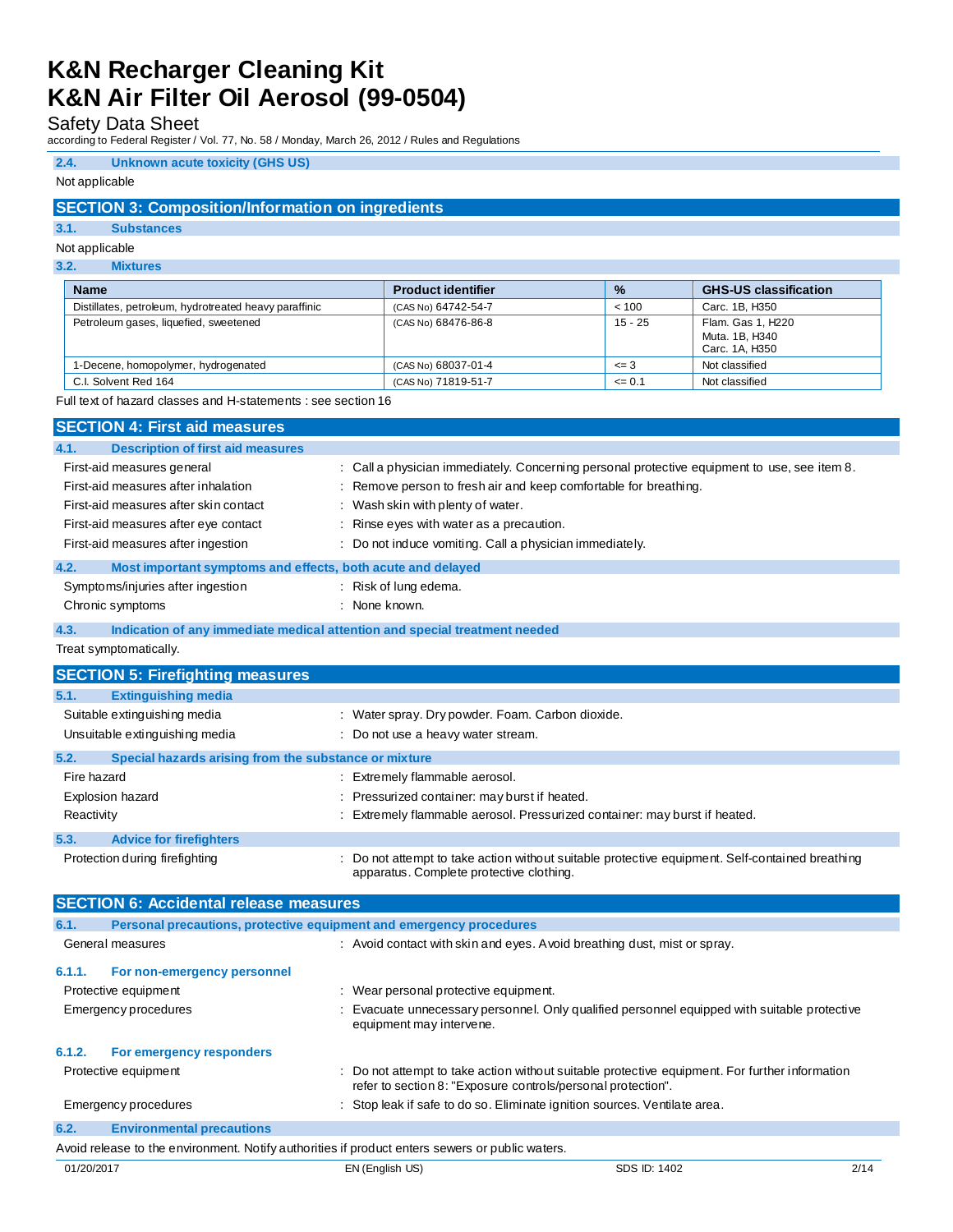Safety Data Sheet

according to Federal Register / Vol. 77, No. 58 / Monday, March 26, 2012 / Rules and Regulations

| 6.3. | Methods and material for containment and cleaning up         |                                                                                                                                                                                                                                                                                                                                                                                                                                                                                                                                                           |
|------|--------------------------------------------------------------|-----------------------------------------------------------------------------------------------------------------------------------------------------------------------------------------------------------------------------------------------------------------------------------------------------------------------------------------------------------------------------------------------------------------------------------------------------------------------------------------------------------------------------------------------------------|
|      | For containment                                              | : Containment: Contain any spills with dikes or absorbents to prevent migration and entry into<br>sewers or public waters.                                                                                                                                                                                                                                                                                                                                                                                                                                |
|      | Methods for cleaning up                                      | : In case of large spillages: Soak up spills with inert solids, such as clay or diatomaceous earth<br>as soon as possible. Shovel or sweep up and put in a closed container for disposal. Small<br>quantities of liquid spill: take up in non-combustible absorbent material and shovel into<br>container for disposal. Notify authorities if product enters sewers or public waters.                                                                                                                                                                     |
|      | Other information                                            | Dispose of materials or solid residues at an authorized site.                                                                                                                                                                                                                                                                                                                                                                                                                                                                                             |
| 6.4. | <b>Reference to other sections</b>                           |                                                                                                                                                                                                                                                                                                                                                                                                                                                                                                                                                           |
|      | For further information refer to section 13.                 |                                                                                                                                                                                                                                                                                                                                                                                                                                                                                                                                                           |
|      | <b>SECTION 7: Handling and storage</b>                       |                                                                                                                                                                                                                                                                                                                                                                                                                                                                                                                                                           |
| 7.1. | <b>Precautions for safe handling</b>                         |                                                                                                                                                                                                                                                                                                                                                                                                                                                                                                                                                           |
|      | Precautions for safe handling                                | Ensure good ventilation of the work station. Keep away from heat, hot surfaces, sparks, open<br>flames and other ignition sources. No smoking. Do not spray on an open flame or other ignition<br>source. Pressurized container: Do not pierce or burn, even after use. Do not handle until all<br>safety precautions have been read and understood. Take all necessary technical measures to<br>avoid or minimize the release of the product on the workplace. Provide local exhaust or general<br>room ventilation. Wear personal protective equipment. |
|      | Hygiene measures                                             | Separate working clothes from town clothes. Launder separately. Do not eat, drink or smoke<br>when using this product. Always wash hands after handling the product.                                                                                                                                                                                                                                                                                                                                                                                      |
| 7.2. | Conditions for safe storage, including any incompatibilities |                                                                                                                                                                                                                                                                                                                                                                                                                                                                                                                                                           |
|      | Storage conditions                                           | : Protect from sunlight. Do not expose to temperatures exceeding 50 $\degree$ C/122 $\degree$ F. Store locked<br>up. Store in a well-ventilated place. Keep cool.                                                                                                                                                                                                                                                                                                                                                                                         |
|      | Incompatible products                                        | Oxidizing agent. Strong acids. Strong bases.                                                                                                                                                                                                                                                                                                                                                                                                                                                                                                              |

# **SECTION 8: Exposure controls/personal protection**

## **8.1. Control parameters**

| 1-Decene, homopolymer, hydrogenated (68037-01-4)                   |  |
|--------------------------------------------------------------------|--|
| Not applicable                                                     |  |
| Petroleum gases, liquefied, sweetened (68476-86-8)                 |  |
| Not applicable                                                     |  |
| C.I. Solvent Red 164 (71819-51-7)                                  |  |
| Not applicable                                                     |  |
| Distillates, petroleum, hydrotreated heavy paraffinic (64742-54-7) |  |
| Not applicable                                                     |  |

| 8.2.<br><b>Exposure controls</b> |                                                                             |
|----------------------------------|-----------------------------------------------------------------------------|
| Appropriate engineering controls | Ensure good ventilation of the work station.                                |
| Hand protection                  | Protective gloves.                                                          |
| Eye protection                   | Safety glasses.                                                             |
| Skin and body protection         | : Wear suitable protective clothing.                                        |
| Respiratory protection           | : In case of insufficient ventilation, wear suitable respiratory equipment. |
| Thermal hazard protection        | $:$ Not available.                                                          |
| Environmental exposure controls  | Avoid release to the environment.                                           |
|                                  |                                                                             |

| <b>SECTION 9: Physical and chemical properties</b> |                                                       |                     |
|----------------------------------------------------|-------------------------------------------------------|---------------------|
| 9.1.                                               | Information on basic physical and chemical properties |                     |
|                                                    | Physical state                                        | : Liquid            |
| Appearance                                         |                                                       | $\therefore$ Oily.  |
| Color                                              |                                                       | : red               |
| Odor                                               |                                                       | : Odourless.        |
|                                                    | Odor threshold                                        | : No data available |
|                                                    |                                                       |                     |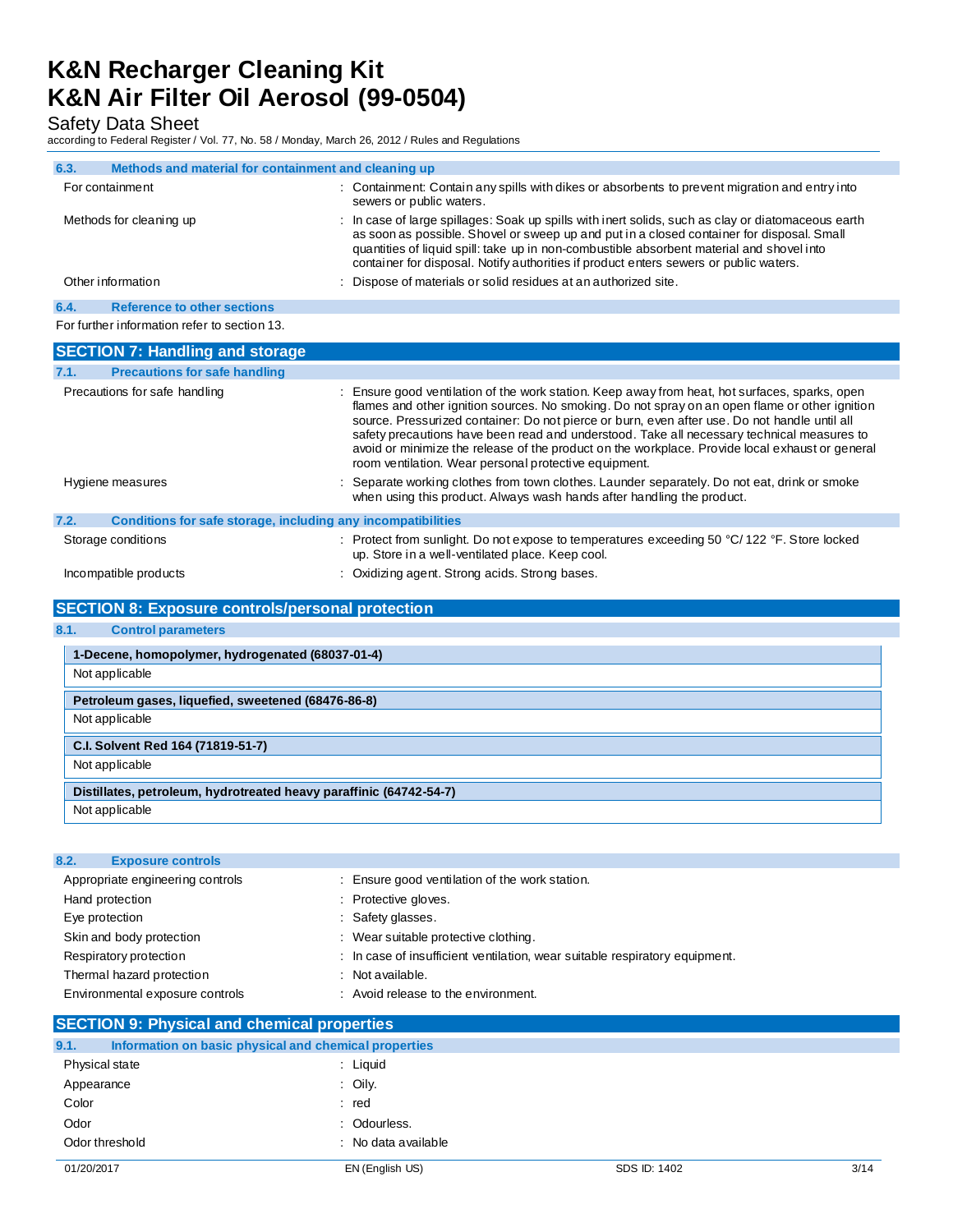# Safety Data Sheet

according to Federal Register / Vol. 77, No. 58 / Monday, March 26, 2012 / Rules and Regulations

| pH                                                                       | No data available                           |  |
|--------------------------------------------------------------------------|---------------------------------------------|--|
| Melting point                                                            | Not applicable                              |  |
| Freezing point                                                           | No data available                           |  |
| Boiling point                                                            | $> 260 °C$ (500 °F)                         |  |
| Flash point                                                              | $> -94$ °C (-137.2 °F)                      |  |
| Relative evaporation rate (butyl acetate=1)                              | No data available                           |  |
| Flammability (solid, gas)                                                | No data available                           |  |
| <b>Explosion limits</b>                                                  | Not applicable                              |  |
| Explosive properties                                                     | Pressurized container: may burst if heated. |  |
| Oxidizing properties                                                     | No data available                           |  |
| Vapor pressure                                                           | No data available                           |  |
| Relative density                                                         | 0.864                                       |  |
| Relative vapor density at 20 °C                                          | Not applicable                              |  |
| Solubility                                                               | No data available                           |  |
| Log Pow                                                                  | No data available                           |  |
| Auto-ignition temperature                                                | No data available                           |  |
| Decomposition temperature                                                | No data available                           |  |
| Viscosity                                                                | No data available                           |  |
| Viscosity, kinematic                                                     | $>= 7.5 \text{ cSt}$                        |  |
| Viscosity, dynamic                                                       | : No data available                         |  |
| 9.2.<br><b>Other information</b>                                         |                                             |  |
| Minimum ignition energy                                                  | ∶≈                                          |  |
| <b>SECTION 10: Stability and reactivity</b>                              |                                             |  |
| 10.1.<br><b>Reactivity</b>                                               |                                             |  |
| Extremely flammable aerosol. Pressurized container: may burst if heated. |                                             |  |
| 10.2.<br><b>Chemical stability</b>                                       |                                             |  |
| Stable under normal conditions.                                          |                                             |  |
|                                                                          |                                             |  |
| <b>Possibility of hazardous reactions</b><br>10.3.                       |                                             |  |
| No dangerous reactions known under normal conditions of use.             |                                             |  |

# **10.4. Conditions to avoid**

Avoid contact with hot surfaces. Heat. No flames, no sparks. Eliminate all sources of ignition.

#### **10.5. Incompatible materials**

Oxidizing agent. Strong acids. Strong bases.

### **10.6. Hazardous decomposition products**

Nitrogen oxides. Sulphur oxides. hydrocarbons. Carbon monoxide. Carbon dioxide. Phosgene.

|       | <b>SECTION 11: Toxicological information</b> |  |  |
|-------|----------------------------------------------|--|--|
| 11.1. | Information on toxicological effects         |  |  |

| Likely routes of exposure | : Oral: Dermal   |
|---------------------------|------------------|
| Acute toxicity            | : Not classified |

| Distillates, petroleum, hydrotreated heavy paraffinic (64742-54-7) |                              |              |      |
|--------------------------------------------------------------------|------------------------------|--------------|------|
| LD50 oral rat                                                      | > 2000 mg/kg                 |              |      |
| LD50 dermal rabbit                                                 | $> 2$ g/kg                   |              |      |
| Skin corrosion/irritation                                          | : Not classified             |              |      |
| Serious eye damage/irritation                                      | Not classified               |              |      |
| Respiratory or skin sensitization                                  | : Not classified             |              |      |
| Germ cell mutagenicity                                             | : May cause genetic defects. |              |      |
| Carcinogenicity                                                    | : May cause cancer.          |              |      |
| 01/20/2017                                                         | EN (English US)              | SDS ID: 1402 | 4/14 |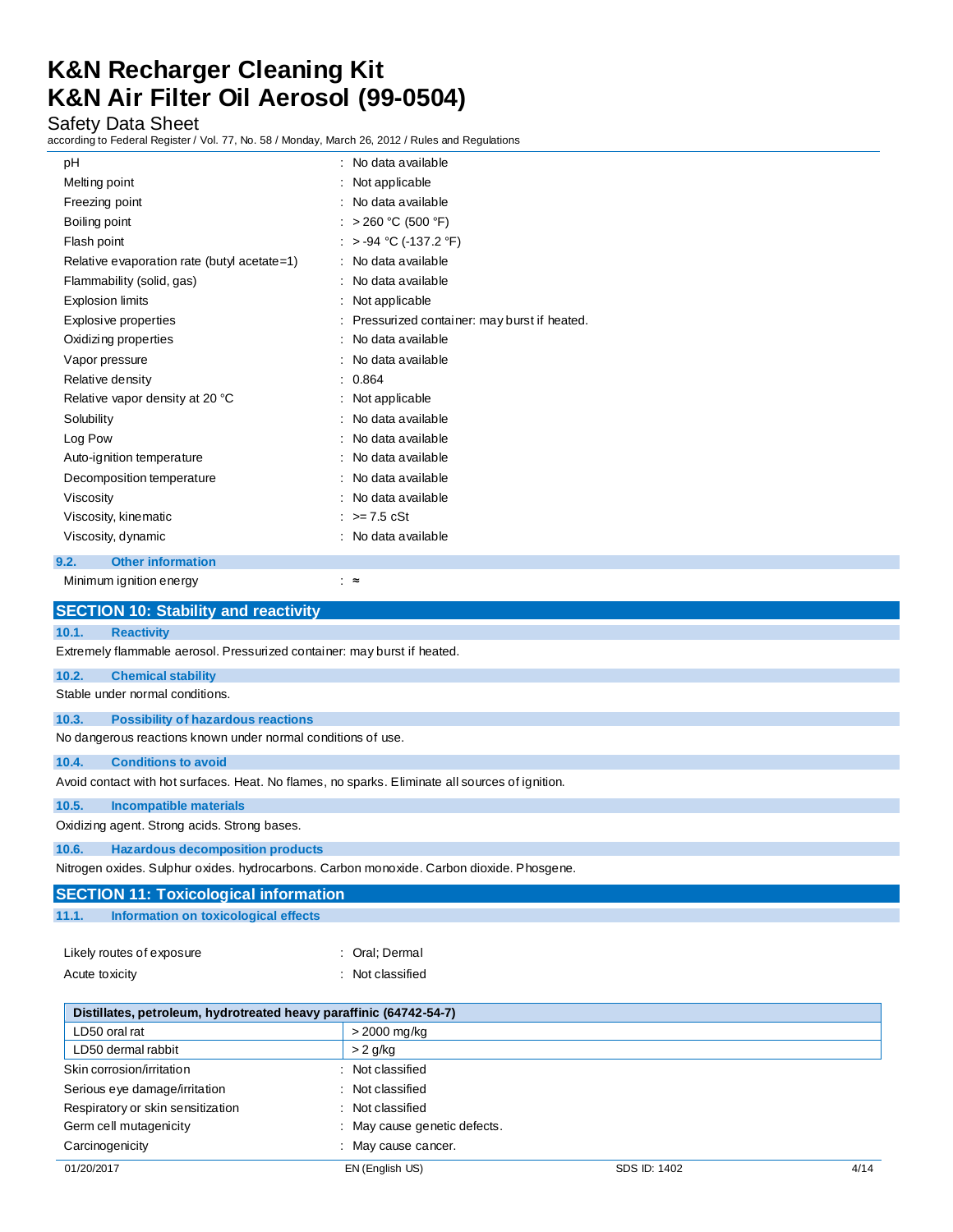Safety Data Sheet

according to Federal Register / Vol. 77, No. 58 / Monday, March 26, 2012 / Rules and Regulations

| Reproductive toxicity<br>Specific target organ toxicity – single exposure | Not classified<br>$\cdot$<br>Not classified<br>÷ |
|---------------------------------------------------------------------------|--------------------------------------------------|
| Specific target organ toxicity – repeated<br>exposure                     | Not classified<br>÷                              |
| Aspiration hazard                                                         | : May be fatal if swallowed and enters airways.  |
| Symptoms/injuries after ingestion<br>Chronic symptoms                     | : Risk of lung edema.<br>None known.<br>$\cdot$  |

# **SECTION 12: Ecological information**

**12.1. Toxicity**

Ecology - general **interproduct is not considered harmful to aquatic organisms or to cause long-term adverse** effects in the environment.

# **Distillates, petroleum, hydrotreated heavy paraffinic (64742-54-7)**

| LC50 fish 1  | >5000 mg/l (Exposure time: 96 h - Species: Oncorhynchus mykiss) |
|--------------|-----------------------------------------------------------------|
| EC50 Daphnia | 1000 mg/l (Exposure time: 48 h - Species: Daphnia magna)        |
|              |                                                                 |

### **12.2. Persistence and degradability**

No additional information available

### **12.3. Bioaccumulative potential**

| <b>AID</b><br>$-2146$<br><b>CHOLEMILE</b> | וס-סס-סי     |
|-------------------------------------------|--------------|
| $\sim$<br><b>POW</b><br>∟∪y               | ._<br>$\sim$ |

## **12.4. Mobility in soil**

No additional information available

# **12.5. Other adverse effects**

Effect on global warming example in the state of the No known effects from this product.

| <b>SECTION 13: Disposal considerations</b> |                                                                                                  |
|--------------------------------------------|--------------------------------------------------------------------------------------------------|
| <b>Waste treatment methods</b><br>13.1.    |                                                                                                  |
| Waste treatment methods                    | : Dispose of contents/container in accordance with licensed collector's sorting instructions.    |
| Sewage disposal recommendations            | : Do not allow into drains or water courses.                                                     |
| Product/Packaging disposal recommendations | Dispose in a safe manner in accordance with local/national regulations.                          |
| <b>SECTION 14: Transport information</b>   |                                                                                                  |
| <b>Department of Transportation (DOT)</b>  |                                                                                                  |
| In accordance with DOT                     |                                                                                                  |
| Transport document description             | : UN1950 Aerosols (flammable, n.o.s. (engine starting fluid) (each not exceeding 1 L capacity)), |

|                            | 2.1                                                                         |
|----------------------------|-----------------------------------------------------------------------------|
| UN-No.(DOT)                | : UN1950                                                                    |
| Proper Shipping Name (DOT) | Aerosols                                                                    |
|                            | flammable, n.o.s. (engine starting fluid) (each not exceeding 1 L capacity) |
| Class (DOT)                | $\therefore$ 2.1 - Class 2.1 - Flammable gas 49 CFR 173.115                 |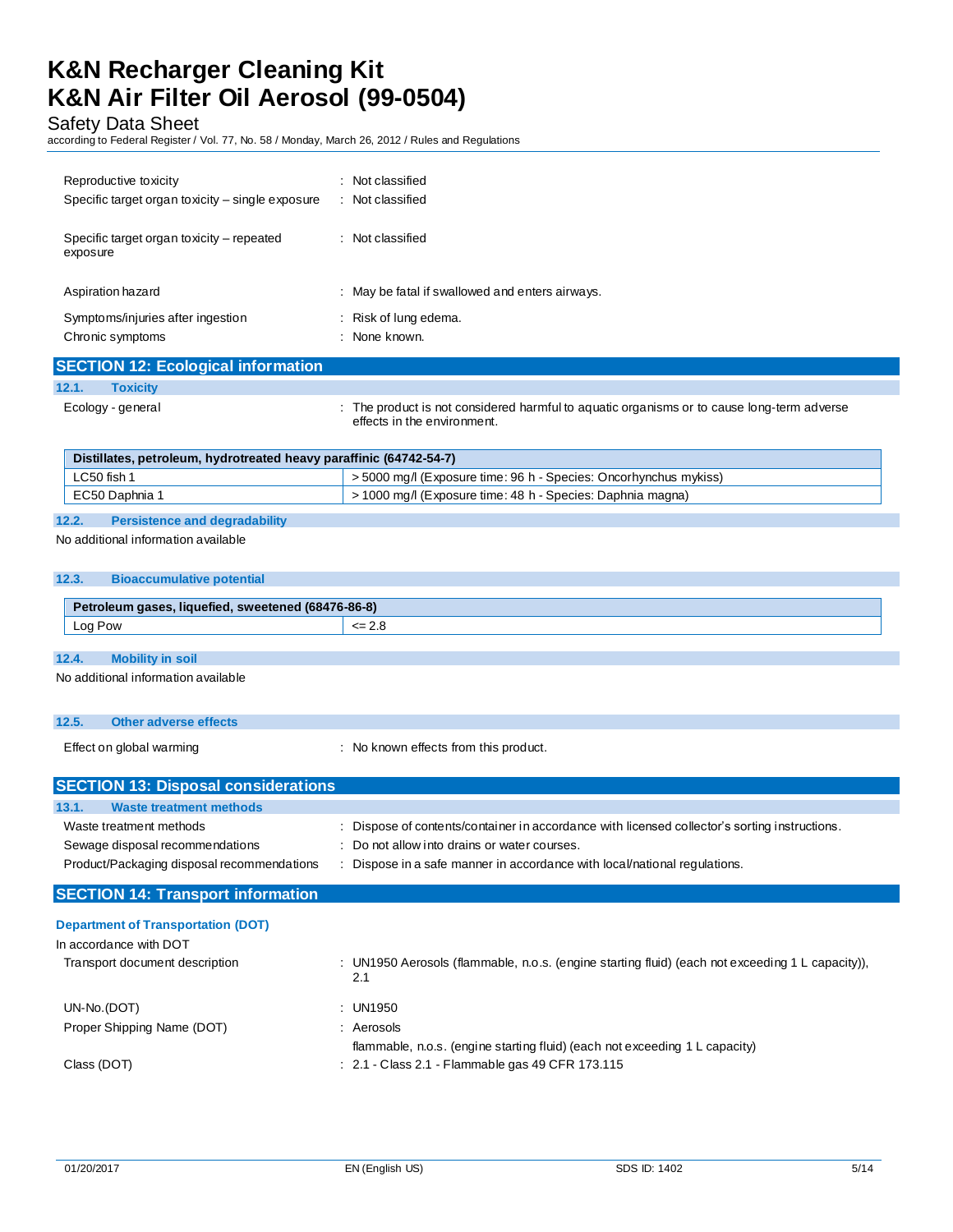Safety Data Sheet

according to Federal Register / Vol. 77, No. 58 / Monday, March 26, 2012 / Rules and Regulations

| Hazard labels (DOT)                                                            | : 2.1 - Flammable gas                                                                                                                                                                                                                                                                                                                                                                                                                                                                                                                                                                                                                                                                                                                                                                                                                                                                                                                                                                                                                                                                                                                                                                                                                                                                                                                                              |
|--------------------------------------------------------------------------------|--------------------------------------------------------------------------------------------------------------------------------------------------------------------------------------------------------------------------------------------------------------------------------------------------------------------------------------------------------------------------------------------------------------------------------------------------------------------------------------------------------------------------------------------------------------------------------------------------------------------------------------------------------------------------------------------------------------------------------------------------------------------------------------------------------------------------------------------------------------------------------------------------------------------------------------------------------------------------------------------------------------------------------------------------------------------------------------------------------------------------------------------------------------------------------------------------------------------------------------------------------------------------------------------------------------------------------------------------------------------|
|                                                                                | <b>FLAMMABLE GAS</b>                                                                                                                                                                                                                                                                                                                                                                                                                                                                                                                                                                                                                                                                                                                                                                                                                                                                                                                                                                                                                                                                                                                                                                                                                                                                                                                                               |
| DOT Packaging Non Bulk (49 CFR 173.xxx)                                        | 304                                                                                                                                                                                                                                                                                                                                                                                                                                                                                                                                                                                                                                                                                                                                                                                                                                                                                                                                                                                                                                                                                                                                                                                                                                                                                                                                                                |
| DOT Packaging Bulk (49 CFR 173.xxx)                                            | $:$ None                                                                                                                                                                                                                                                                                                                                                                                                                                                                                                                                                                                                                                                                                                                                                                                                                                                                                                                                                                                                                                                                                                                                                                                                                                                                                                                                                           |
| DOT Special Provisions (49 CFR 172.102)                                        | N82 - See 173.306 of this subchapter for classification criteria for flammable aerosols.                                                                                                                                                                                                                                                                                                                                                                                                                                                                                                                                                                                                                                                                                                                                                                                                                                                                                                                                                                                                                                                                                                                                                                                                                                                                           |
| DOT Packaging Exceptions (49 CFR 173.xxx)                                      | 306                                                                                                                                                                                                                                                                                                                                                                                                                                                                                                                                                                                                                                                                                                                                                                                                                                                                                                                                                                                                                                                                                                                                                                                                                                                                                                                                                                |
| DOT Quantity Limitations Passenger aircraft/rail<br>(49 CFR 173.27)            | : Forbidden                                                                                                                                                                                                                                                                                                                                                                                                                                                                                                                                                                                                                                                                                                                                                                                                                                                                                                                                                                                                                                                                                                                                                                                                                                                                                                                                                        |
| DOT Quantity Limitations Cargo aircraft only (49 : 150 kg)<br>CFR 175.75)      |                                                                                                                                                                                                                                                                                                                                                                                                                                                                                                                                                                                                                                                                                                                                                                                                                                                                                                                                                                                                                                                                                                                                                                                                                                                                                                                                                                    |
| DOT Vessel Stowage Location                                                    | : A - The material may be stowed "on deck" or "under deck" on a cargo vessel and on a<br>passenger vessel.                                                                                                                                                                                                                                                                                                                                                                                                                                                                                                                                                                                                                                                                                                                                                                                                                                                                                                                                                                                                                                                                                                                                                                                                                                                         |
| DOT Vessel Stowage Other                                                       | : 25 - Shade from radiant heat, 87 - Stow "separated from" Class 1 (explosives) except Division<br>14,126 - Segregation same as for Class 9, miscellaneous hazardous materials                                                                                                                                                                                                                                                                                                                                                                                                                                                                                                                                                                                                                                                                                                                                                                                                                                                                                                                                                                                                                                                                                                                                                                                     |
| Other information                                                              | : No supplementary information available.                                                                                                                                                                                                                                                                                                                                                                                                                                                                                                                                                                                                                                                                                                                                                                                                                                                                                                                                                                                                                                                                                                                                                                                                                                                                                                                          |
| <b>Transportation of Dangerous Goods</b>                                       |                                                                                                                                                                                                                                                                                                                                                                                                                                                                                                                                                                                                                                                                                                                                                                                                                                                                                                                                                                                                                                                                                                                                                                                                                                                                                                                                                                    |
| Transport document description                                                 | : 1950 AEROSOLS, flammable, 2.1                                                                                                                                                                                                                                                                                                                                                                                                                                                                                                                                                                                                                                                                                                                                                                                                                                                                                                                                                                                                                                                                                                                                                                                                                                                                                                                                    |
| UN-No. (TDG)                                                                   | 1950                                                                                                                                                                                                                                                                                                                                                                                                                                                                                                                                                                                                                                                                                                                                                                                                                                                                                                                                                                                                                                                                                                                                                                                                                                                                                                                                                               |
| Proper Shipping Name (Transportation of<br>Dangerous Goods)                    | : AEROSOLS, flammable                                                                                                                                                                                                                                                                                                                                                                                                                                                                                                                                                                                                                                                                                                                                                                                                                                                                                                                                                                                                                                                                                                                                                                                                                                                                                                                                              |
| <b>TDG Primary Hazard Classes</b>                                              | : 2.1 - Class 2.1 - Flammable Gas.                                                                                                                                                                                                                                                                                                                                                                                                                                                                                                                                                                                                                                                                                                                                                                                                                                                                                                                                                                                                                                                                                                                                                                                                                                                                                                                                 |
| <b>TDG Special Provisions</b>                                                  | : 80 - Despite section 1.17 of Part 1, Coming into Force, Repeal, Interpretation, General<br>Provisions and Special Cases, a person must not offer for transport or transport these<br>dangerous goods unless they are in a means of containment that is in compliance with section<br>5.11 of Part 5, Means of Containment, except that the requirement for aerosol containers to be<br>tightly packed in a wood, fibreboard or plastic box does not apply to a user or purchaser who<br>transports no more than six aerosol containers. For a similar rule respecting aerosol containers,<br>see subparagraph 1.15(1)(a)(i) of Part 1, Coming into Force, Repeal, Interpretation, General<br>Provisions and Special Cases. SOR/2012-245,107 - (1) These Regulations, except for Part 1<br>(Coming into Force, Repeal, Interpretation, General Provisions and Special Cases) and Part 2,<br>(Classification), do not apply to the handling, offering for transport or transporting of UN1950,<br>AEROSOLS, and UN2037, GAS CARTRIDGES, that contain dangerous goods included in<br>Class 2.1 or Class 2.2 and that are transported on a road vehicle, a railway vehicle or a ship on<br>a domestic voyage, if the aerosols or gas cartridges have a capacity less than or equal to 50<br>mL. (2)Subsection (1) does not apply to self-defence spray. SOR/2014-306 |
| Explosive Limit and Limited Quantity Index                                     | : 1 L                                                                                                                                                                                                                                                                                                                                                                                                                                                                                                                                                                                                                                                                                                                                                                                                                                                                                                                                                                                                                                                                                                                                                                                                                                                                                                                                                              |
| Passenger Carrying Road Vehicle or Passenger<br>Carrying Railway Vehicle Index | ∴ 75 L                                                                                                                                                                                                                                                                                                                                                                                                                                                                                                                                                                                                                                                                                                                                                                                                                                                                                                                                                                                                                                                                                                                                                                                                                                                                                                                                                             |
| <b>Transport by sea</b>                                                        |                                                                                                                                                                                                                                                                                                                                                                                                                                                                                                                                                                                                                                                                                                                                                                                                                                                                                                                                                                                                                                                                                                                                                                                                                                                                                                                                                                    |
| UN-No. (IMDG)                                                                  | : 1950                                                                                                                                                                                                                                                                                                                                                                                                                                                                                                                                                                                                                                                                                                                                                                                                                                                                                                                                                                                                                                                                                                                                                                                                                                                                                                                                                             |
| Proper Shipping Name (IMDG)                                                    | : AEROSOLS                                                                                                                                                                                                                                                                                                                                                                                                                                                                                                                                                                                                                                                                                                                                                                                                                                                                                                                                                                                                                                                                                                                                                                                                                                                                                                                                                         |
| Class (IMDG)                                                                   | : 2 - Gases                                                                                                                                                                                                                                                                                                                                                                                                                                                                                                                                                                                                                                                                                                                                                                                                                                                                                                                                                                                                                                                                                                                                                                                                                                                                                                                                                        |
| Air transport<br>UN-No. (IATA)<br>Proper Shipping Name (IATA)<br>Class (IATA)  | : 1950<br>: Aerosols, flammable (engine starting fluid)<br>$\therefore$ 2                                                                                                                                                                                                                                                                                                                                                                                                                                                                                                                                                                                                                                                                                                                                                                                                                                                                                                                                                                                                                                                                                                                                                                                                                                                                                          |
|                                                                                |                                                                                                                                                                                                                                                                                                                                                                                                                                                                                                                                                                                                                                                                                                                                                                                                                                                                                                                                                                                                                                                                                                                                                                                                                                                                                                                                                                    |

# **SECTION 15: Regulatory information**

### **15.1. US Federal regulations**

This product or mixture does not contain a toxic chemical or chemicals in excess of the applicable de minimis concentration as specified in 40 CFR §372.38(a) subject to the reporting requirements of section 313 of Title III of the Superfund Amendments and Reauthorization Act of 1986 and 40 CFR Part 372.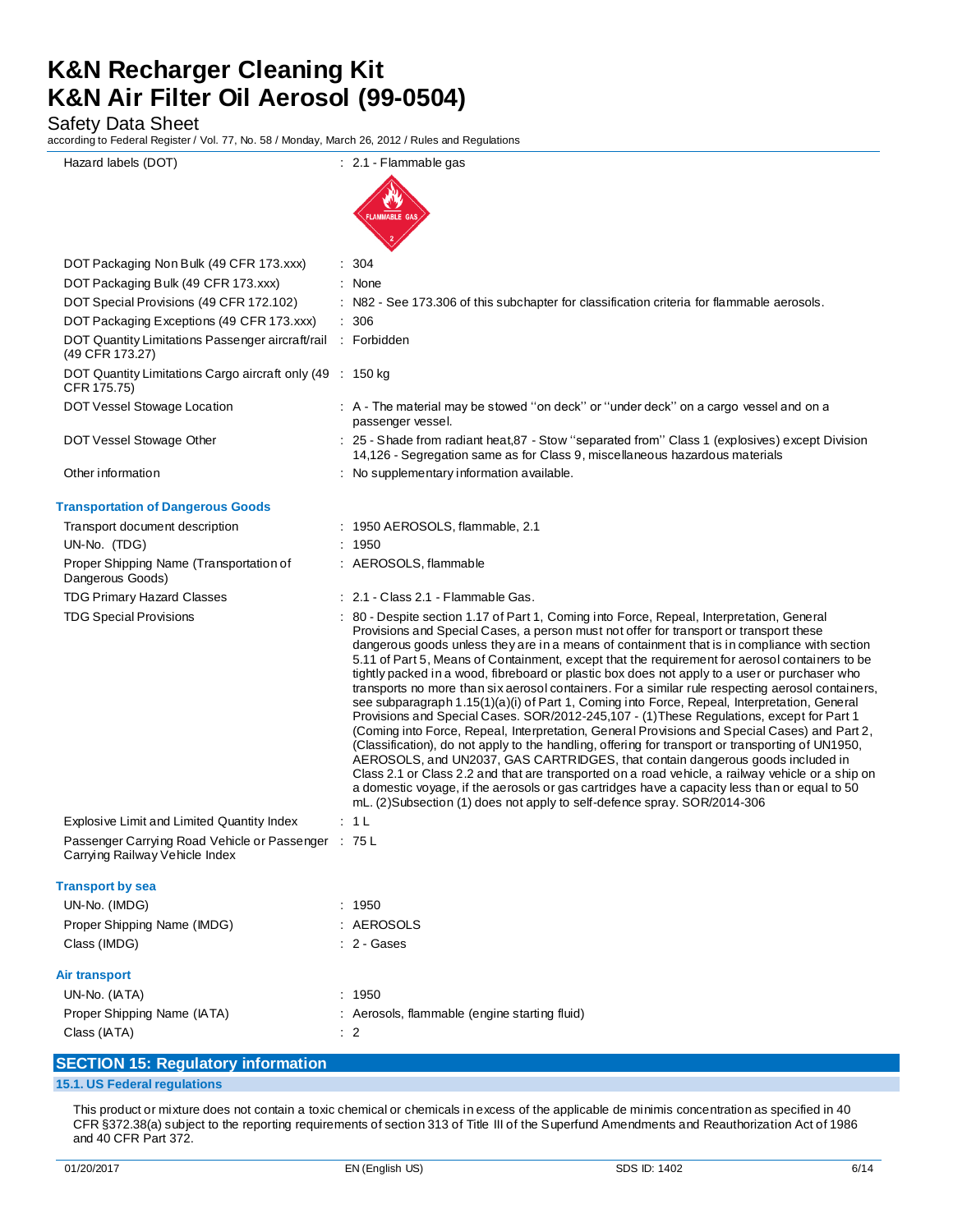# Safety Data Sheet

according to Federal Register / Vol. 77, No. 58 / Monday, March 26, 2012 / Rules and Regulations

| 1-Decene, homopolymer, hydrogenated (68037-01-4)                                                                                                                                                                                                                                                                                                                                                                                                                                                                                                                               |                                                                                                                                                                                                           |  |
|--------------------------------------------------------------------------------------------------------------------------------------------------------------------------------------------------------------------------------------------------------------------------------------------------------------------------------------------------------------------------------------------------------------------------------------------------------------------------------------------------------------------------------------------------------------------------------|-----------------------------------------------------------------------------------------------------------------------------------------------------------------------------------------------------------|--|
| Listed on the United States TSCA (Toxic Substances Control Act) inventory                                                                                                                                                                                                                                                                                                                                                                                                                                                                                                      |                                                                                                                                                                                                           |  |
| <b>EPA TSCA Regulatory Flag</b>                                                                                                                                                                                                                                                                                                                                                                                                                                                                                                                                                | XU - XU - indicates a substance exempt from reporting under the Inventory Update Reporting<br>Rule, i.e, Partial Updating of the TSCA Inventory Data Base Production and Site Reports (40<br>CFR 710(C)). |  |
| Petroleum gases, liquefied, sweetened (68476-86-8)                                                                                                                                                                                                                                                                                                                                                                                                                                                                                                                             |                                                                                                                                                                                                           |  |
| Listed on the United States TSCA (Toxic Substances Control Act) inventory                                                                                                                                                                                                                                                                                                                                                                                                                                                                                                      |                                                                                                                                                                                                           |  |
| Distillates, petroleum, hydrotreated heavy paraffinic (64742-54-7)                                                                                                                                                                                                                                                                                                                                                                                                                                                                                                             |                                                                                                                                                                                                           |  |
| Listed on the United States TSCA (Toxic Substances Control Act) inventory                                                                                                                                                                                                                                                                                                                                                                                                                                                                                                      |                                                                                                                                                                                                           |  |
|                                                                                                                                                                                                                                                                                                                                                                                                                                                                                                                                                                                |                                                                                                                                                                                                           |  |
| <b>15.2. International regulations</b>                                                                                                                                                                                                                                                                                                                                                                                                                                                                                                                                         |                                                                                                                                                                                                           |  |
| <b>National regulations</b>                                                                                                                                                                                                                                                                                                                                                                                                                                                                                                                                                    |                                                                                                                                                                                                           |  |
| K&N Air Filter Oil Aerosol (99-0504)                                                                                                                                                                                                                                                                                                                                                                                                                                                                                                                                           |                                                                                                                                                                                                           |  |
| All components of this product are listed, or excluded from listing, on the United States Environmental Protection Agency Toxic Substances<br>Control Act (TSCA) inventory                                                                                                                                                                                                                                                                                                                                                                                                     |                                                                                                                                                                                                           |  |
| 1-Decene, homopolymer, hydrogenated (68037-01-4)                                                                                                                                                                                                                                                                                                                                                                                                                                                                                                                               |                                                                                                                                                                                                           |  |
| Listed on the AICS (Australian Inventory of Chemical Substances)<br>Listed on IECSC (Inventory of Existing Chemical Substances Produced or Imported in China)<br>Listed on the Japanese ENCS (Existing & New Chemical Substances) inventory<br>Listed on the Korean ECL (Existing Chemicals List)<br>Listed on NZloC (New Zealand Inventory of Chemicals)<br>Listed on PICCS (Philippines Inventory of Chemicals and Chemical Substances)<br>Listed on INSQ (Mexican National Inventory of Chemical Substances)<br>Listed on CICR (Turkish Inventory and Control of Chemicals) |                                                                                                                                                                                                           |  |
| Petroleum gases, liquefied, sweetened (68476-86-8)                                                                                                                                                                                                                                                                                                                                                                                                                                                                                                                             |                                                                                                                                                                                                           |  |
| Listed on the AICS (Australian Inventory of Chemical Substances)<br>Listed on IECSC (Inventory of Existing Chemical Substances Produced or Imported in China)<br>Listed on the Korean ECL (Existing Chemicals List)<br>Listed on NZloC (New Zealand Inventory of Chemicals)<br>Listed on PICCS (Philippines Inventory of Chemicals and Chemical Substances)<br>Listed on INSQ (Mexican National Inventory of Chemical Substances)                                                                                                                                              |                                                                                                                                                                                                           |  |
| <b>C.I. Solvent Red 164 (71819-51-7)</b>                                                                                                                                                                                                                                                                                                                                                                                                                                                                                                                                       |                                                                                                                                                                                                           |  |
| Listed on the AICS (Australian Inventory of Chemical Substances)<br>Listed on IECSC (Inventory of Existing Chemical Substances Produced or Imported in China)<br>Listed on the Korean ECL (Existing Chemicals List)<br>Listed on NZloC (New Zealand Inventory of Chemicals)<br>Listed on PICCS (Philippines Inventory of Chemicals and Chemical Substances)                                                                                                                                                                                                                    |                                                                                                                                                                                                           |  |
| Distillates, petroleum, hydrotreated heavy paraffinic (64742-54-7)                                                                                                                                                                                                                                                                                                                                                                                                                                                                                                             |                                                                                                                                                                                                           |  |
| Listed on the AICS (Australian Inventory of Chemical Substances)<br>Listed on IECSC (Inventory of Existing Chemical Substances Produced or Imported in China)<br>Listed on the Korean ECL (Existing Chemicals List)<br>Listed on NZloC (New Zealand Inventory of Chemicals)<br>Listed on PICCS (Philippines Inventory of Chemicals and Chemical Substances)<br>Listed on INSQ (Mexican National Inventory of Chemical Substances)<br>Listed on CICR (Turkish Inventory and Control of Chemicals)                                                                               |                                                                                                                                                                                                           |  |

## **15.3. US State regulations**

California Proposition 65 - This product does not contain any substances known to the state of California to cause cancer, developmental and/or reproductive harm

### **SECTION 16: Other information**

| Full text of H-phrases: |                                              |
|-------------------------|----------------------------------------------|
| H <sub>220</sub>        | Extremely flammable gas                      |
| H <sub>222</sub>        | Extremely flammable aerosol                  |
| H <sub>304</sub>        | May be fatal if swallowed and enters airways |
| H340                    | May cause genetic defects                    |
| H <sub>350</sub>        | May cause cancer                             |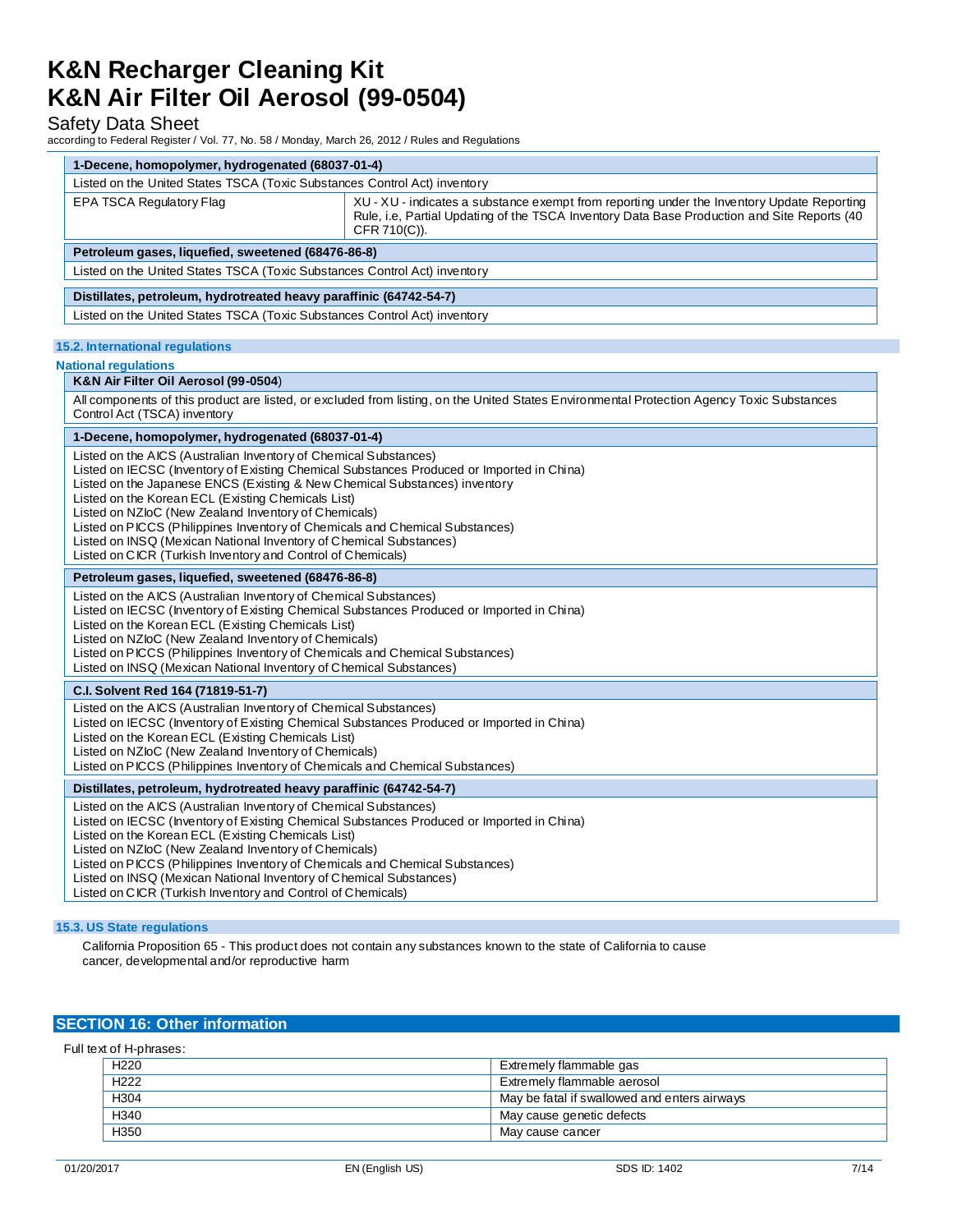Safety Data Sheet

according to Federal Register / Vol. 77, No. 58 / Monday, March 26, 2012 / Rules and Regulations

| NFPA health hazard | : 3 - Materials that, under emergency conditions, can cause<br>serious or permanent injury.                                                                                            |
|--------------------|----------------------------------------------------------------------------------------------------------------------------------------------------------------------------------------|
| NFPA fire hazard   | : 4 - Materials that rapidly or completely vaporize at<br>atmospheric pressure and normal ambient temperature or<br>3.<br>0<br>that are readily dispersed in air and burn readily.     |
| NFPA reactivity    | : 0 - Material that in themselves are normally stable, even<br>under fire conditions.                                                                                                  |
| HMIS III Rating    |                                                                                                                                                                                        |
| Health             | : 3 Serious Hazard - Major injury likely unless prompt action is taken and medical treatment is<br>given                                                                               |
|                    | * - Chronic (long-term) health effects may result from repeated overexposure                                                                                                           |
| Flammability       | : 0 Minimal Hazard - Materials that will not burn                                                                                                                                      |
| Physical           | : 0 Minimal Hazard - Materials that are normally stable, even under fire conditions, and will NOT<br>react with water, polymerize, decompose, condense, or self-react. Non-Explosives. |
|                    |                                                                                                                                                                                        |

SDS GHS US CUSTOM BLUE

This information is based on our current knowledge and is intended to describe the product for the purposes of health, safety and environmental requirements only. It should not therefore be construed as *guaranteeing any specific property of the product*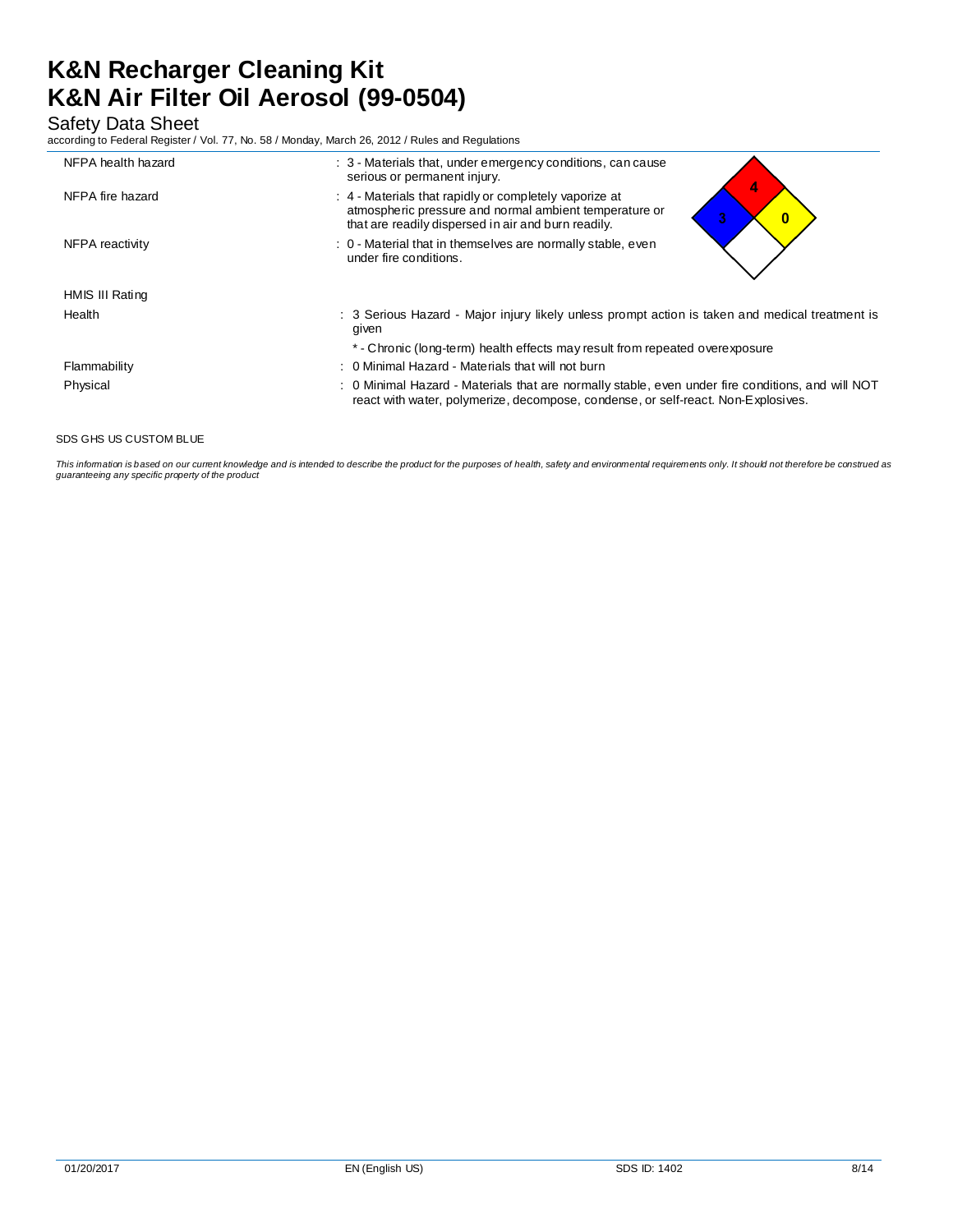Safety Data Sheet

according to Federal Register / Vol. 77, No. 58 / Monday, March 26, 2012 / Rules and Regulations

Date of issue: 11/02/2016 Version: 1.0

| <b>SECTION 1: Identification</b>                                                                                |                                                                                                                                                          |  |
|-----------------------------------------------------------------------------------------------------------------|----------------------------------------------------------------------------------------------------------------------------------------------------------|--|
| 1.1.<br><b>Identification</b>                                                                                   |                                                                                                                                                          |  |
| Product form<br>: Mixtures                                                                                      |                                                                                                                                                          |  |
| : K & N Power Kleen (99-0606)<br>Product name                                                                   |                                                                                                                                                          |  |
| Product code<br>$: 99-5000$                                                                                     |                                                                                                                                                          |  |
| Other means of identification<br>: K & N Air Filter Cleaner                                                     |                                                                                                                                                          |  |
| 1.2.                                                                                                            | Relevant identified uses of the substance or mixture and uses advised against                                                                            |  |
| Use of the substance/mixture                                                                                    | : Washing and cleaning products (including solvent based products)                                                                                       |  |
| Details of the supplier of the safety data sheet<br>1.3.                                                        |                                                                                                                                                          |  |
| K&N Engineering, Inc.<br>P.O. Box 1329<br>Riverside, CA 92502-1329 - USA<br>T (800) 858-3333 - F (951) 826-4001 |                                                                                                                                                          |  |
| 1.4.<br><b>Emergency telephone number</b>                                                                       |                                                                                                                                                          |  |
| Emergency number                                                                                                | : Chemtrec (800) 424-9300 / +1 (703) 527-3887 (CCN 632715)                                                                                               |  |
|                                                                                                                 |                                                                                                                                                          |  |
| <b>SECTION 2: Hazard(s) identification</b>                                                                      |                                                                                                                                                          |  |
| 2.1.<br><b>Classification of the substance or mixture</b>                                                       |                                                                                                                                                          |  |
| <b>GHS-US classification</b>                                                                                    |                                                                                                                                                          |  |
| Skin Corr. 1C<br>Eye Irrit. 2A                                                                                  | H314 -<br>Causes severe skin burns and eye damage<br>H319 -<br>Causes serious eye irritation                                                             |  |
| Full text of H statements: see section 16                                                                       |                                                                                                                                                          |  |
|                                                                                                                 |                                                                                                                                                          |  |
| 2.2.<br><b>Label elements</b><br><b>GHS-US labeling</b>                                                         |                                                                                                                                                          |  |
| Hazard pictograms (GHS-US)                                                                                      | GHS05                                                                                                                                                    |  |
| Signal word (GHS-US)                                                                                            | : Danger                                                                                                                                                 |  |
| Contains                                                                                                        | Sodium metasilicate                                                                                                                                      |  |
| Hazard statements (GHS-US)                                                                                      | : H314 - Causes severe skin burns and eye damage<br>H319 - Causes serious eye irritation                                                                 |  |
| Precautionary statements (GHS-US)                                                                               | : P260 - Do not breathe mist, spray, vapors                                                                                                              |  |
|                                                                                                                 | P264 - Wash hands thoroughly after handling                                                                                                              |  |
|                                                                                                                 | P280 - Wear eye protection, protective gloves, protective clothing                                                                                       |  |
|                                                                                                                 | P301+P330+P331 - If swallowed: rinse mouth. Do NOT induce vomiting                                                                                       |  |
|                                                                                                                 | P303+P361+P353 - If on skin (or hair): Take off immediately all contaminated clothing. Rinse<br>skin with water/shower                                   |  |
|                                                                                                                 | P304+P340 - If inhaled: Remove person to fresh air and keep comfortable for breathing                                                                    |  |
|                                                                                                                 | P305+P351+P338 - If in eyes: Rinse cautiously with water for several minutes. Remove contact<br>lenses, if present and easy to do. Continue rinsing      |  |
| P310 - Immediately call a doctor                                                                                |                                                                                                                                                          |  |
|                                                                                                                 | P321 - Specific treatment (see supplemental first aid instruction on this label)<br>P337+P313 - If eye irritation persists: Get medical advice/attention |  |
|                                                                                                                 | P363 - Wash contaminated clothing before reuse                                                                                                           |  |
|                                                                                                                 | P405 - Store locked up                                                                                                                                   |  |
|                                                                                                                 | P501 - Dispose of contents/container to hazardous or special waste collection point, in                                                                  |  |
|                                                                                                                 | accordance with local, regional, national and/or international regulation                                                                                |  |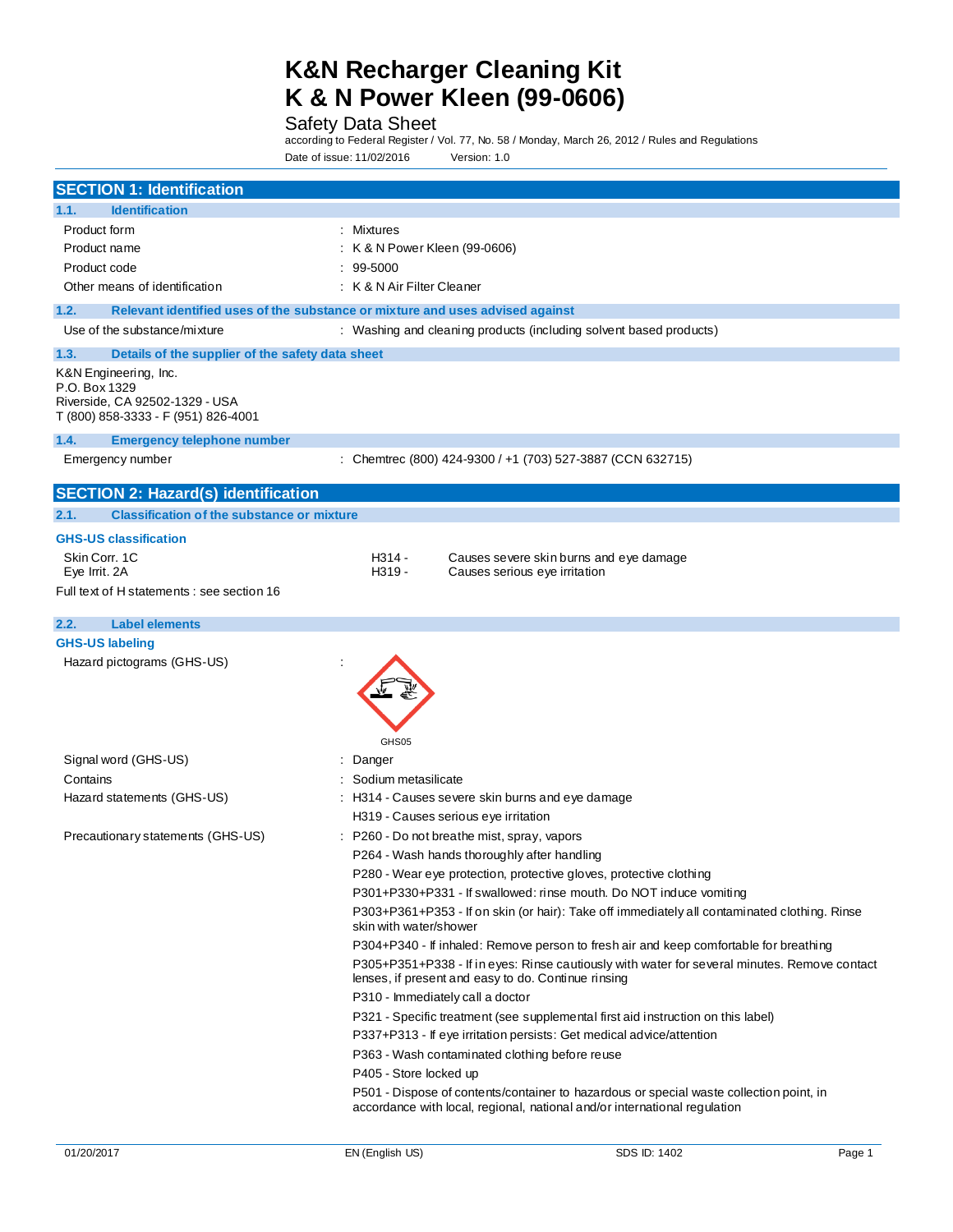# Safety Data Sheet

according to Federal Register / Vol. 77, No. 58 / Monday, March 26, 2012 / Rules and Regulations

### **2.3. Other hazards**

| Other hazards not contributing to the | $:$ None. |
|---------------------------------------|-----------|

# classification

# **2.4. Unknown acute toxicity (GHS US)**

Not applicable

## **SECTION 3: Composition/Information on ingredients**

### **3.1. Substances**

### Not applicable

**3.2. Mixtures**

| <b>Name</b>         | <b>Product identifier</b> | $\frac{9}{6}$ | <b>GHS-US classification</b>                                        |
|---------------------|---------------------------|---------------|---------------------------------------------------------------------|
| Sodium metasilicate | (CAS No) 6834-92-0        | $1 - 10$      | Acute Tox. 4 (Oral), H302<br>Skin Corr. 1B. H314<br>STOT SE 3. H335 |

Full text of hazard classes and H-statements : see section 16

| <b>SECTION 4: First aid measures</b>                                |                                                                                                                                                       |
|---------------------------------------------------------------------|-------------------------------------------------------------------------------------------------------------------------------------------------------|
| <b>Description of first aid measures</b><br>4.1.                    |                                                                                                                                                       |
| First-aid measures general                                          | : Call a physician immediately. Concerning personal protective equipment to use, see item 8.                                                          |
| First-aid measures after inhalation                                 | : Remove person to fresh air and keep comfortable for breathing.                                                                                      |
| First-aid measures after skin contact                               | Rinse skin with water/shower. Remove/Take off immediately all contaminated clothing. Call a<br>physician immediately.                                 |
| First-aid measures after eye contact                                | Rinse cautiously with water for several minutes. Remove contact lenses, if present and easy to<br>do. Continue rinsing. Call a physician immediately. |
| First-aid measures after ingestion                                  | : Rinse mouth. Do not induce vomiting. Call a physician immediately.                                                                                  |
| 4.2.<br>Most important symptoms and effects, both acute and delayed |                                                                                                                                                       |
| Symptoms/injuries after skin contact                                | $\therefore$ Burns.                                                                                                                                   |
| Symptoms/injuries after eye contact                                 | : Serious damage to eyes.                                                                                                                             |
| Symptoms/injuries after ingestion                                   | : Burns.                                                                                                                                              |
| Chronic symptoms                                                    | : None known.                                                                                                                                         |

**4.3. Indication of any immediate medical attention and special treatment needed**

Treat symptomatically.

| <b>SECTION 5: Firefighting measures</b>       |                                                                                                                                             |  |  |
|-----------------------------------------------|---------------------------------------------------------------------------------------------------------------------------------------------|--|--|
| 5.1.<br><b>Extinguishing media</b>            |                                                                                                                                             |  |  |
| Suitable extinguishing media                  | : Water spray. Dry powder. Foam. Carbon dioxide.                                                                                            |  |  |
| Unsuitable extinguishing media                | : Do not use a heavy water stream.                                                                                                          |  |  |
| 5.2.                                          | Special hazards arising from the substance or mixture                                                                                       |  |  |
| Fire hazard                                   | : On combustion, forms: carbon oxides (CO and CO2).                                                                                         |  |  |
| Reactivity                                    | : The product is non-reactive under normal conditions of use, storage and transport.                                                        |  |  |
| 5.3.<br><b>Advice for firefighters</b>        |                                                                                                                                             |  |  |
| Firefighting instructions                     | : Exercise caution when fighting any chemical fire.                                                                                         |  |  |
| Protection during firefighting                | : Do not attempt to take action without suitable protective equipment. Self-contained breathing<br>apparatus. Complete protective clothing. |  |  |
| <b>SECTION 6: Accidental release measures</b> |                                                                                                                                             |  |  |
| 6.1.                                          | Personal precautions, protective equipment and emergency procedures                                                                         |  |  |
| 6.1.1.<br>For non-emergency personnel         |                                                                                                                                             |  |  |
| Emergency procedures                          | : Ventilate spillage area. A void contact with skin and eyes. Do not breathe<br>dust/fume/gas/mist/vapors/spray.                            |  |  |
| 6.1.2.<br>For emergency responders            |                                                                                                                                             |  |  |
| Protective equipment                          | : Do not attempt to take action without suitable protective equipment. For further information                                              |  |  |

refer to section 8: "Exposure controls/personal protection".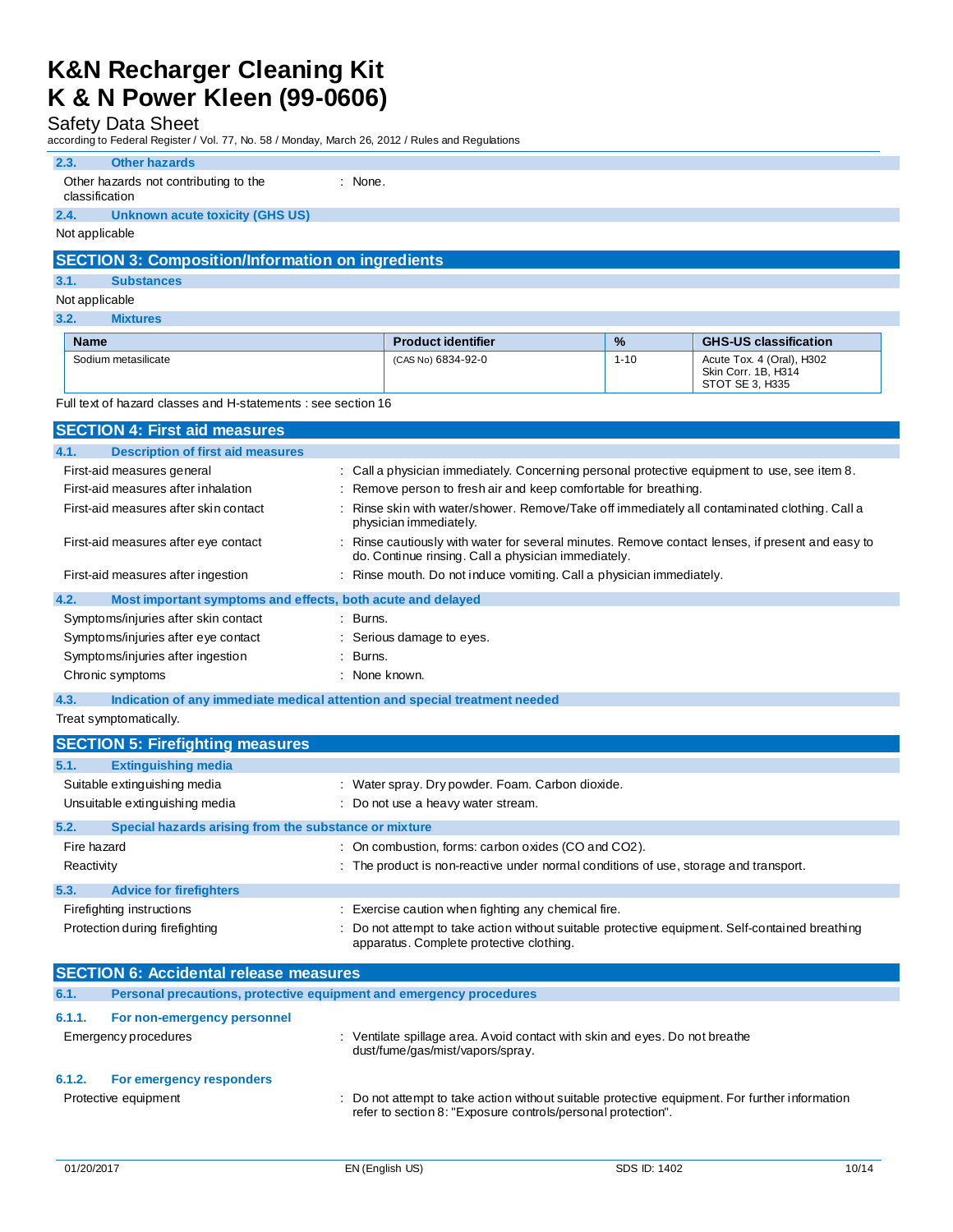Safety Data Sheet

according to Federal Register / Vol. 77, No. 58 / Monday, March 26, 2012 / Rules and Regulations

#### **6.2. Environmental precautions**

Avoid release to the environment. Notify authorities if product enters sewers or public waters.

| 6.3. | Methods and material for containment and cleaning up                |                                                                                                                                                                                                                                                                                                                                                |
|------|---------------------------------------------------------------------|------------------------------------------------------------------------------------------------------------------------------------------------------------------------------------------------------------------------------------------------------------------------------------------------------------------------------------------------|
|      | Methods for cleaning up                                             | : Take up liquid spill into absorbent material. Large quantities: Contain large spillage with sand or<br>earth. Small quantities of liquid spill: take up in non-combustible absorbent material and shovel<br>into container for disposal. This material and its container must be disposed of in a safe way,<br>and as per local legislation. |
|      | Other information                                                   | Dispose of materials or solid residues at an authorized site.                                                                                                                                                                                                                                                                                  |
| 6.4. | <b>Reference to other sections</b>                                  |                                                                                                                                                                                                                                                                                                                                                |
|      | For further information refer to section 13.                        |                                                                                                                                                                                                                                                                                                                                                |
|      | <b>SECTION 7: Handling and storage</b>                              |                                                                                                                                                                                                                                                                                                                                                |
| 7.1. | <b>Precautions for safe handling</b>                                |                                                                                                                                                                                                                                                                                                                                                |
|      | Precautions for safe handling                                       | : Ensure good ventilation of the work station. Avoid contact with skin and eyes. Do not breathe<br>fume, gas, mist, spray, vapors. Wear personal protective equipment.                                                                                                                                                                         |
|      | Hygiene measures                                                    | Wash contaminated clothing before reuse. Do not eat, drink or smoke when using this product.<br>Always wash hands after handling the product.                                                                                                                                                                                                  |
| 7.2. | <b>Conditions for safe storage, including any incompatibilities</b> |                                                                                                                                                                                                                                                                                                                                                |
|      | Storage conditions                                                  | : Store locked up. Store in a well-ventilated place. Keep cool.                                                                                                                                                                                                                                                                                |
|      | Incompatible products                                               | : Oxidizing agents and reducing agents.                                                                                                                                                                                                                                                                                                        |

## **SECTION 8: Exposure controls/personal protection 8.1. Control parameters**

| Sodium metasilicate (6834-92-0) |  |  |
|---------------------------------|--|--|
|                                 |  |  |

Not applicable

| <b>Exposure controls</b><br>8.2. |                                                                                                                                                                                                                        |
|----------------------------------|------------------------------------------------------------------------------------------------------------------------------------------------------------------------------------------------------------------------|
| Appropriate engineering controls | : Ensure good ventilation of the work station.                                                                                                                                                                         |
| Hand protection                  | : Chemically resistant protective gloves.                                                                                                                                                                              |
| Eye protection                   | : Chemical goggles or safety glasses. Eye protection, including both chemical splash goggles<br>and face shield, must be worn when possibility exists for eye contact due to spraying liquid or<br>airborne particles. |
| Skin and body protection         | : Long sleeved protective clothing.                                                                                                                                                                                    |
| Respiratory protection           | : In case of insufficient ventilation, wear suitable respiratory equipment.                                                                                                                                            |
| Thermal hazard protection        | $:$ Not available.                                                                                                                                                                                                     |
| Environmental exposure controls  | : Avoid release to the environment.                                                                                                                                                                                    |
|                                  |                                                                                                                                                                                                                        |

## **SECTION 9: Physical and chemical properties**

| Information on basic physical and chemical properties<br>9.1. |                         |
|---------------------------------------------------------------|-------------------------|
| Physical state                                                | $:$ Liquid              |
| Appearance                                                    | : Powder.               |
| Color                                                         | : $pink$                |
| Odor                                                          | : characteristic        |
| Odor threshold                                                | : No data available     |
| pH                                                            | $: 12 - 13$             |
| Melting point                                                 | $:$ Not applicable      |
| Freezing point                                                | : $\leq 0$ °C (32 °F)   |
| Boiling point                                                 | : $> = 100$ °C (212 °F) |
| Flash point                                                   | : No data available     |
| Relative evaporation rate (butyl acetate=1)                   | : No data available     |
| Flammability (solid, gas)                                     | : No data available     |
| <b>Explosion limits</b>                                       | : No data available     |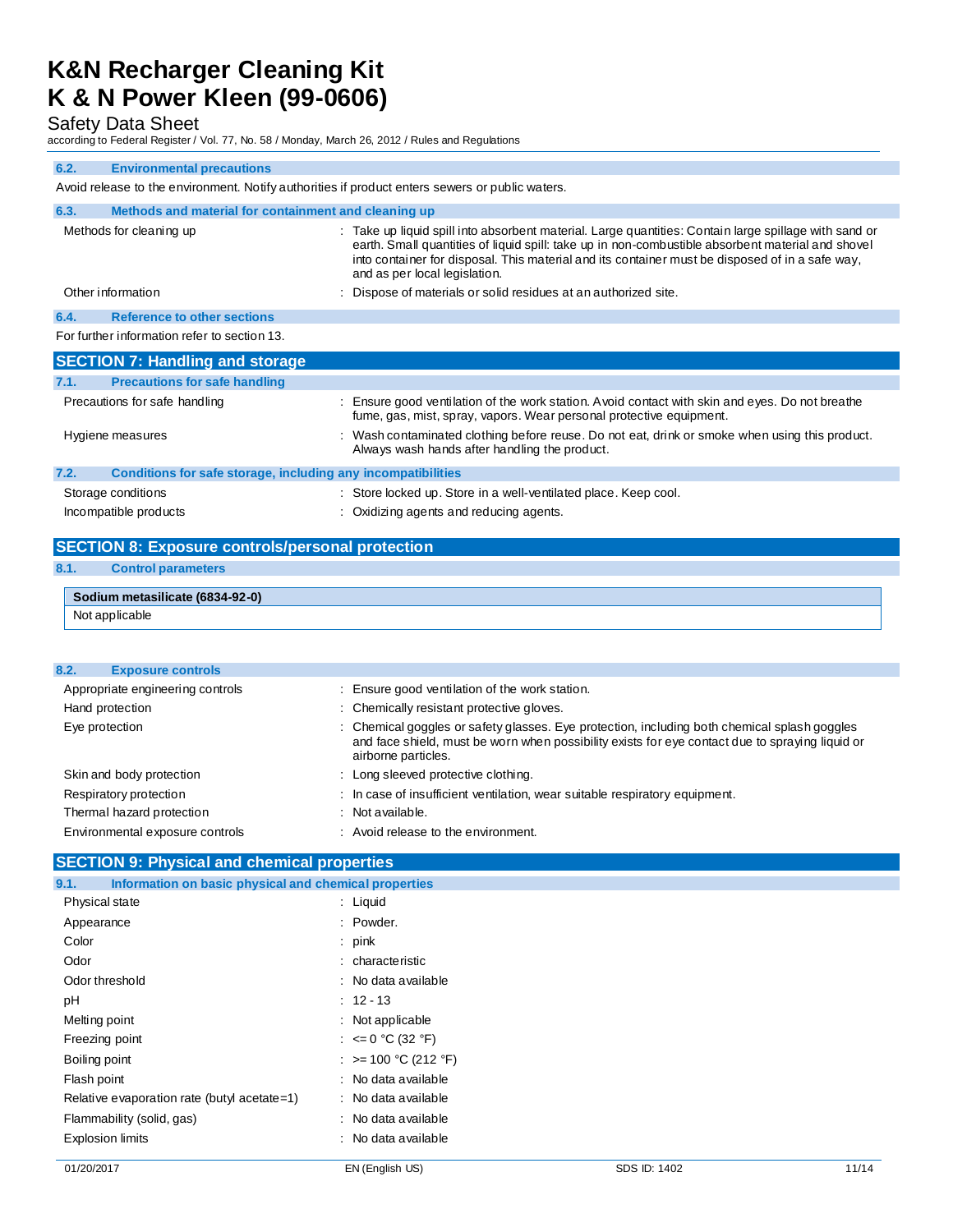## Safety Data Sheet

according to Federal Register / Vol. 77, No. 58 / Monday, March 26, 2012 / Rules and Regulations

| ccording to Federal Register / Vol. 77, No. 58 / Monday, March 26, 2012 / Rules and Regulations |                         |  |
|-------------------------------------------------------------------------------------------------|-------------------------|--|
| Explosive properties                                                                            | No data available       |  |
| Oxidizing properties                                                                            | No data available       |  |
| Vapor pressure                                                                                  | No data available       |  |
| Relative density                                                                                | No data available       |  |
| Relative vapor density at 20 °C                                                                 | No data available       |  |
| Solubility                                                                                      | Water: Soluble          |  |
| Log Pow                                                                                         | No data available       |  |
| Auto-ignition temperature                                                                       | No data available       |  |
| Decomposition temperature                                                                       | No data available       |  |
| Viscosity                                                                                       | No data available       |  |
| Viscosity, kinematic                                                                            | No data available       |  |
| Viscosity, dynamic                                                                              | No data available       |  |
| <b>Other information</b><br>9.2.                                                                |                         |  |
| VOC content                                                                                     | : $\leq 10 \text{ g/h}$ |  |
| <b>SECTION 10: Stability and reactivity</b>                                                     |                         |  |
| 10.1.<br><b>Reactivity</b>                                                                      |                         |  |
| The product is non-reactive under normal conditions of use, storage and transport.              |                         |  |
| 10.2.<br><b>Chemical stability</b>                                                              |                         |  |
| Stable under normal conditions.                                                                 |                         |  |
| 10.3.<br><b>Possibility of hazardous reactions</b>                                              |                         |  |
| No dangerous reactions known under normal conditions of use.                                    |                         |  |
| 10.4.<br><b>Conditions to avoid</b>                                                             |                         |  |
| None under recommended storage and handling conditions (see section 7).                         |                         |  |
| 10.5.<br><b>Incompatible materials</b>                                                          |                         |  |
| Reducing agents. Oxidizing agent.                                                               |                         |  |
| 10.6.<br><b>Hazardous decomposition products</b>                                                |                         |  |
| Corrosive vapors. On combustion, forms: carbon oxides (CO and CO2).                             |                         |  |
| <b>SECTION 11: Toxicological information</b>                                                    |                         |  |
| 11.1.<br>Information on toxicological effects                                                   |                         |  |
|                                                                                                 |                         |  |

| Likely routes of exposure | : Ingestion: Dermal: oral |
|---------------------------|---------------------------|
| Acute toxicity            | : Not classified          |

| Sodium metasilicate (6834-92-0)                       |                                                           |
|-------------------------------------------------------|-----------------------------------------------------------|
| LD50 oral rat                                         | 1153 mg/kg                                                |
| ATE US (oral)                                         | 1153.000 mg/kg body weight                                |
| Skin corrosion/irritation                             | : Causes severe skin burns and eye damage.<br>pH: 12 - 13 |
| Serious eye damage/irritation                         | : Causes serious eye damage.<br>pH: 12 - 13               |
| Respiratory or skin sensitization                     | : Not classified                                          |
| Germ cell mutagenicity                                | : Not classified                                          |
| Carcinogenicity                                       | : Not classified                                          |
| Reproductive toxicity                                 | Not classified                                            |
| Specific target organ toxicity – single exposure      | : Not classified                                          |
| Specific target organ toxicity – repeated<br>exposure | : Not classified                                          |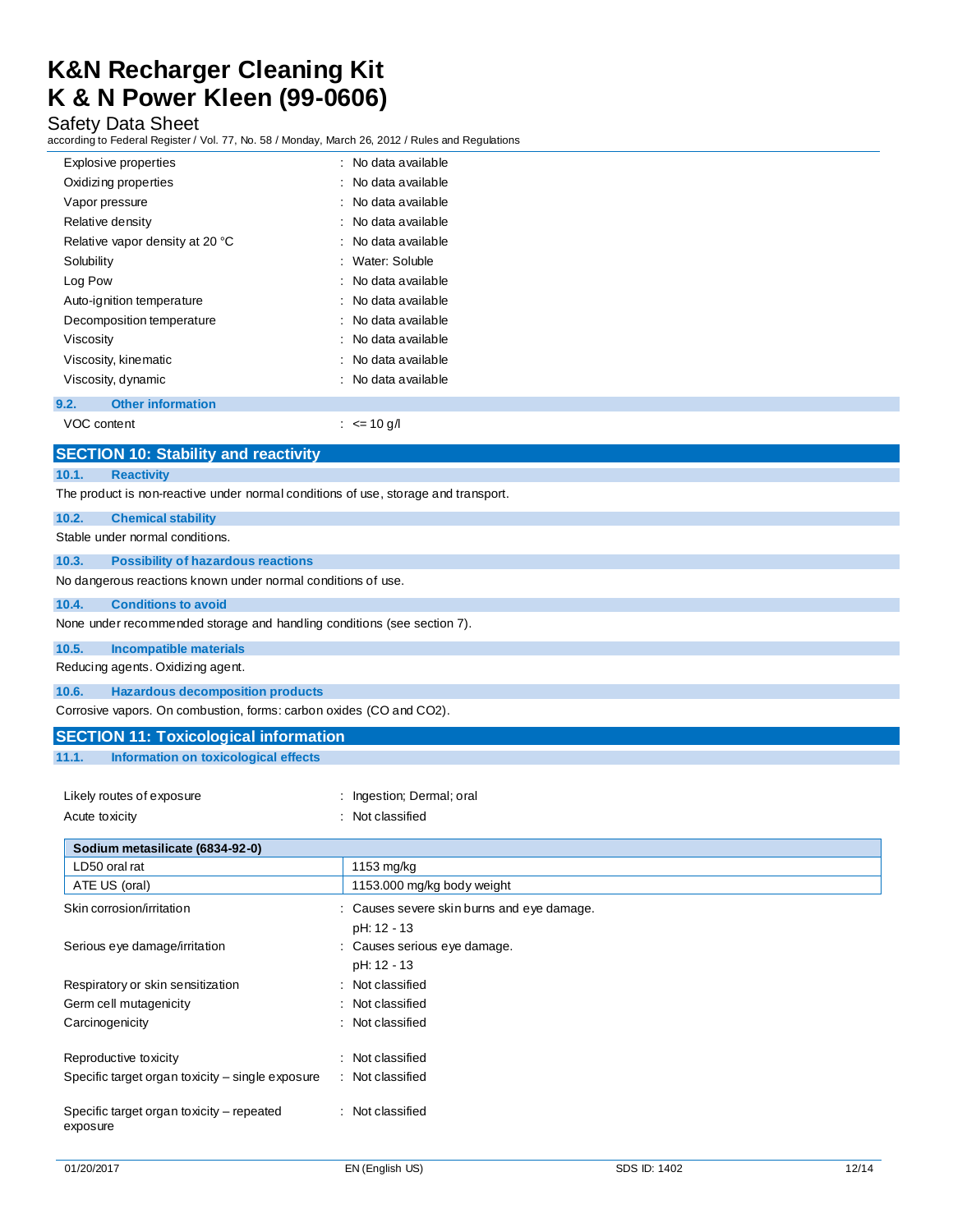### Safety Data Sheet

according to Federal Register / Vol. 77, No. 58 / Monday, March 26, 2012 / Rules and Regulations

| Aspiration hazard                    | Not classified            |
|--------------------------------------|---------------------------|
| Symptoms/injuries after skin contact | Burns.                    |
| Symptoms/injuries after eye contact  | : Serious damage to eyes. |
| Symptoms/injuries after ingestion    | Burns.                    |
| Chronic symptoms                     | None known.               |

# **SECTION 12: Ecological information**

| 12.1. | <b>Toxicity</b> |
|-------|-----------------|
|       |                 |

Ecology - general **interpretation** : Before neutralisation, the product may represent a danger to aquatic organisms.

| Sodium metasilicate (6834-92-0) |                                                                           |
|---------------------------------|---------------------------------------------------------------------------|
| $LC50$ fish 1                   | 210 mg/l (Exposure time: 96 h - Species: Brachydanio rerio [semi-static]) |
| LC50 fish 2                     | 210 mg/l (Exposure time: 96 h - Species: Brachydanio rerio)               |

### **12.2. Persistence and degradability**

No additional information available

#### **12.3. Bioaccumulative potential**

No additional information available

# **12.4. Mobility in soil** No additional information available

| 12.5.<br>Other adverse effects |                                     |
|--------------------------------|-------------------------------------|
| Other adverse effects          | None known.                         |
| Effect on global warming       | No known effects from this product. |

## **SECTION 13: Disposal considerations 13.1. Waste treatment methods** Waste treatment methods : Dispose of contents/container in accordance with licensed collector's sorting instructions. Sewage disposal recommendations : Do not allow into drains or water courses. Product/Packaging disposal recommendations : Avoid release to the environment. Dispose in a safe manner in accordance with local/national regulations.

# **SECTION 14: Transport information**

### **Department of Transportation (DOT)**

In accordance with DOT Not regulated for transport

### **Transport by sea**

Not regulated for transport

### **Air transport**

Not regulated for transport

### **SECTION 15: Regulatory information**

### **15.1. US Federal regulations**

This product or mixture does not contain a toxic chemical or chemicals in excess of the applicable de minimis concentration as specified in 40 CFR §372.38(a) subject to the reporting requirements of section 313 of Title III of the Superfund Amendments and Reauthorization Act of 1986 and 40 CFR Part 372.

### **Sodium metasilicate (6834-92-0)**

Listed on the United States TSCA (Toxic Substances Control Act) inventory